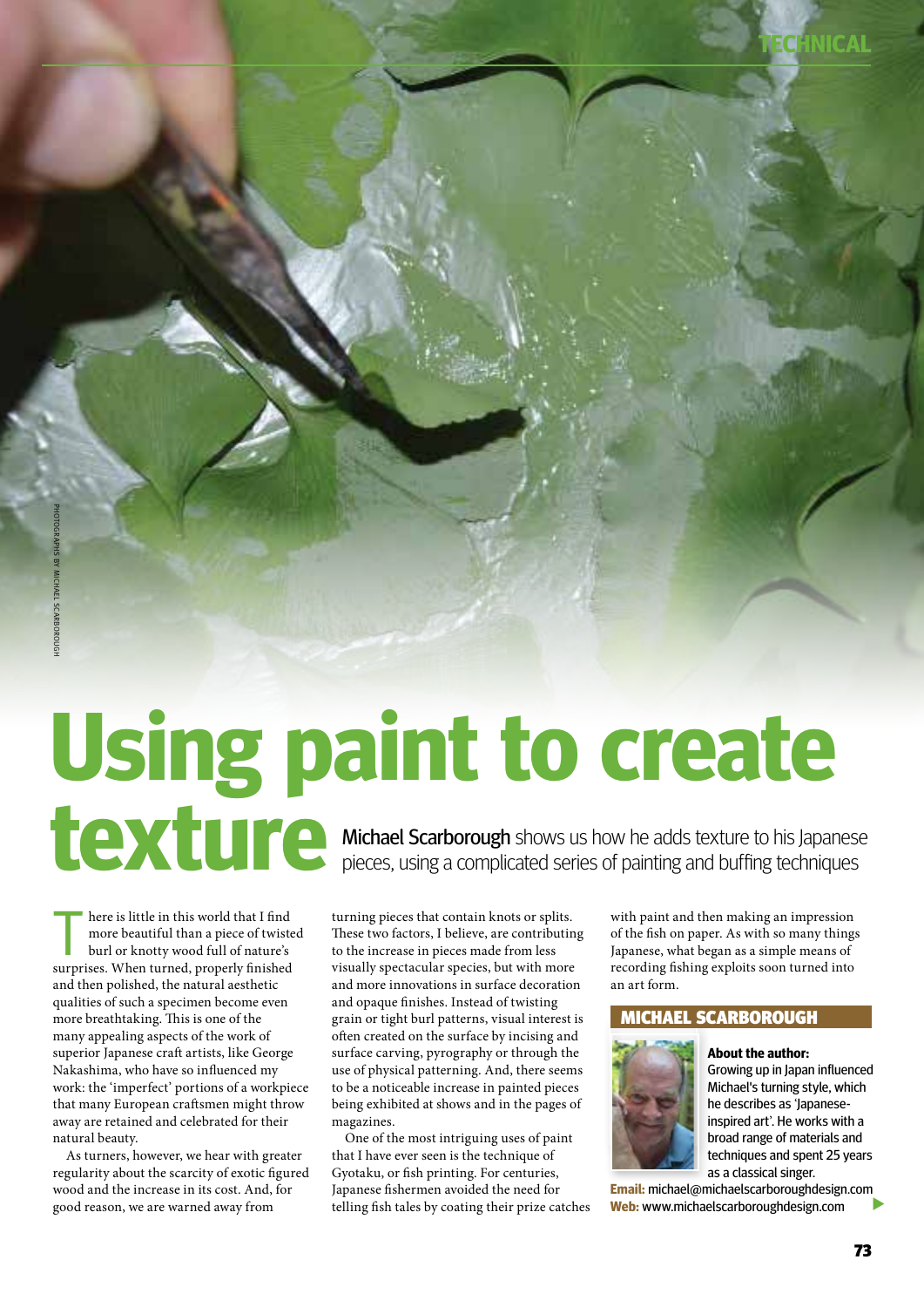### **< INSPIRATION**

 $\blacktriangleright$ 

**Step 3: the piece is then liberally coated with grain filler – or pore filler**

s an artist who works primarily in the Japanese aesthetic, I wanted to see if<br>Japanese aesthetic, I wanted to see if<br>the variation of this technique could Japanese aesthetic, I wanted to see if be used on wood. I have a ginkgo tree (*Ginkgo biloba*) in my garden, which has beautiful, fan-shaped leaves with ridges. Would it be possible to use those leaves to make impressions in the wet paint? It would have a similar effect as the imprint of a koi, but its application would be far easier and certainly

less malodorous. I picked a variety of leaves and set off for the studio.

 $\bigcap$  ince the impression of the ginkgo leaves was to be the focus of this particular piece, I needed a form for the bowl that would not detract from the pattern of leaf impressions, but would, nevertheless,

 Generally, leaves taken from trees are turgid enough to be used for this process if used right away. If, however, the leaves are at all dry or curly, they can be soaked in glycerin and then pressed between sheets of wax paper, as for for veneering. At all costs, I am avoiding having the leaf tear in the upcoming removal process.

> **Step 4: playing with colour in order to get it just right**







**The beautiful, fan-shaped leaves of the ginkgo tree**

### **FORM**

fter the basic turning is complete, I sand<br>the wood to a grit of 220 before applying<br>grain filler. Although the linden is<br>writing the filler shipse the wood to a grit of 220 before applying grain filler. Although the linden is extremely tight-grained, I use filler to achieve as smooth a surface as possible upon which to begin building my finish. And, yes, I refer to this as building a finish, rather than applying a finish. You shall soon see why.

maintain a visual interest of its own. To achieve this form, I chose to employ a series of curves and one sharp edge: the foot would curve gently in; the outside face would be subtly concave; I would leave a sharp edge on the outside of the rim, but round off the inside. By combining this series of curves, I created a frame that directs the viewer's eye to the inside of the bowl where the visual action is taking place.

### Setting to work



**Step 1: creating a mortise for the expandable chuck**

### Beginning the finish

I allow the filler to dry for 24 hours and then use Micro-Mesh abrasives to wet sand up to 12,000 grit. A drop of washing-up liquid added to the water acts as a lubricant. Following the final sanding of the filler, I buff the piece with a horsehair cloth.

Question: why go to all this smoothing work if the piece is to be painted? Answer: because many layers of finish will be applied, and any imperfection that remains on the surface will only be magnified in the final coat. **Step 2: the multiple curves work in harmony**



### **COLOUR**

Before applying the first coat of colour, I laid out the leaves on my table to create a pattern that would appear in the finished piece. In these leaves, the deep and cool summer green was beginning to fade out, while a hint of autumnal yellow was seeping in. I wanted to include both of those specific colours in a 'greenery-yallery' palate of which the Aesthetic Movement artists, who were also greatly influenced by Japan, would approve.

I use oil-based signpainter's paint for most of my work. It is heavily pigmented and, when used in combination with spar varnish and allowed to properly harden, produces a highly polishable finish. I add the varnish and turpentine to the paint, as well as a few drops of Japan Drier to speed up the drying process. The ratio changes depending on the specific use, but, in general, I'm looking for a mix that flows easily off the brush, yet is not runny. As







decided to use a large piece of linden<br>
(*Tilia vulgaris*), as it is so lacking in an<br>
discernible figure or grain that it is po<br>
figure of grain that it is the solution (*Tilia vulgaris*), as it is so lacking in any discernible figure or grain that it is perfect for a painted finish. I generally start with a screw chuck, create a mortise in the bottom of the piece, then switch round to an expandable chuck. I use a combination of two bowl gouges and two scrapers to do almost all of my bowls. I find that the fewer tools I use, the better my skill with each becomes.

with every step in the finishing process, I experiment and make lots of samples. Before mixing any of the ingredients, I wipe out the paint cup with a turpentinedampened, lint-free cloth and then strain everything that goes into the cup through a paint filter. I do almost all of my finishing on the lathe, so it, too, has to be thoroughly cleaned, wiped down, covered as much as possible, and the area around it misted to help settle any ambient dust. As a precaution against the rust that might result from the misting, I keep all parts of the lathe, especially the ways, well oiled and waxed.

Since my paintbrush is as important as any tool in my studio, I use the best one I can afford: a 40mm-wide sable brush. If properly maintained, it will pay for itself many times over in the years to come.

I apply the first coat of paint with the lathe

turned off. I lay it on evenly in a cross-hatch pattern for complete coverage and to achieve an equal depth of paint on the entire piece. I then turn the lathe on to the lowest speed and float the brush from the centre of the bowl outward, then on the outer portions. I'm seeking the smoothest layer of paint possible. Generally, I am able to apply two layers in a day; then I allow it to dry overnight.

The next morning I wet sand the paint up to 500 grit. This process of wet sanding and applying two coats of paint per day goes on for five days. On the last day, I wet sand up to 1,500 grit. I then run the lathe at a slightly higher speed and polish the surface, first with '0000' steel wool, and then with a blue paper shop towel. In the process of sanding and polishing, I probably remove half the paint I've applied, but I'm left with a glass-smooth surface for the next step.



**Step 5: straining the paint Step 6: the base coat is wet sanded… Step 7: … and then buffed with a blue shop towel**



**Step 9: ... which should look something like this**

The bulk of my work is based on Japanese lacquerware. Japanese lacquer, or usrushi, has nothing at all in common with what we in the West know as 'lacquer'. Urushi is the highly refined sap of a tree, known as *Toxicodendron vernicifluum*, which is similar to poison sumac, *Toxicodendron vernix*. And, as the name implies, it is toxic. Learning to create lacquerware, in the Asian sense, is considered a lifelong process that must be undertaken under the tutelage of a master. I have been working for a long time with combinations of oil-based paints and different varnishes to create a finish that is not toxic, but has many of the same

properties as urushi. I am pleased to report that, upon viewing and feeling pieces with my finish, the Japanese artists I have met have all assumed I was using actual urushi in the process.

 Japanese craftsmen are well-known for their ability to put a razor-sharp edge on their tools. Those tools are put to good use in the creation of the wooden cores upon which many lacquerware pieces are built. There can be no imperfections. Japanese lacquer artists are known to take a boat and go to the middle of a pond when applying the last coat of lacquer in order that no specks of dust fall into it.

**What is Lacquerware?**